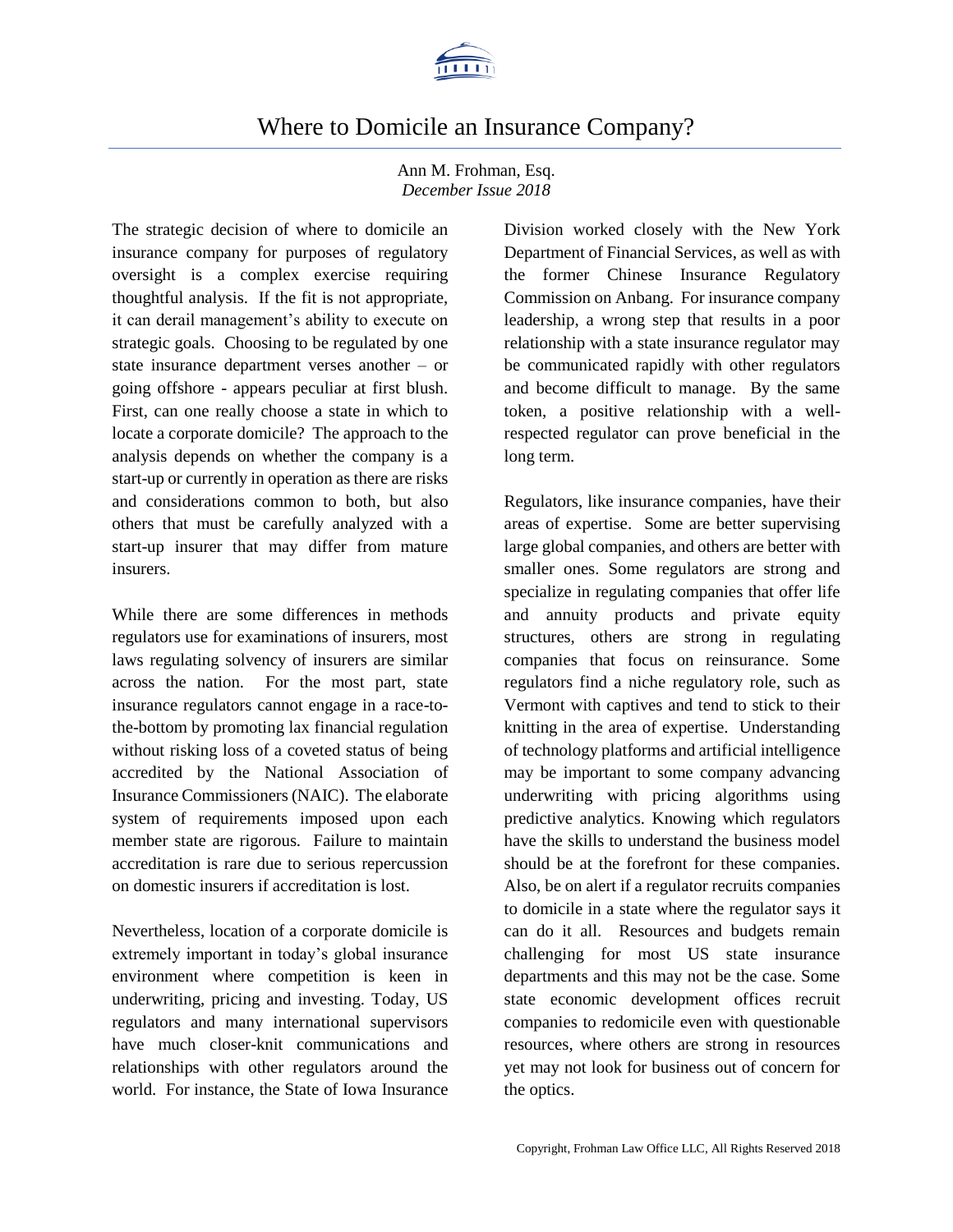

If a domicile is selected where the state insurance regulator is less familiar with trends and practices on matters important to company management, the management will be required to educate the regulatory staff. While this is not unexpected, getting it right is more important than ever. This is because the system of state insurance regulation is evolving into a complex network of peer review and oversight. A decade ago, an insurance regulator would focus on the optics of its position in anticipation of review on examination or by the accrediting arm of the NAIC. Today, there are more optics and burdens on state insurance regulators. Peer-to-peer regulatory communication are expected through financial surveillance via NAIC working groups such as the Financial Analysis Working Group. Moreover, the supervisory college and the holding company structure urge strong communication among regulators even with coordinated regulatory deference to the "lead" state on executing decisions. For these reasons, a state insurance regulator must be vigilant in understanding mechanics of a transaction so it can explain and defend a position with its peer regulators in the US and abroad.

This peer review certainly can be a good thing if the domestic regulator is knowledgeable and communicates well. It can be a hard road if the regulator is not comfortable with being a leader on an issue, regardless of the reason leading to this situation. When this occurs, company management must make it a top priority to assure communications are framed in a manner that can be re-explained. Management must also be keenly aware to keep all regulators informed with identical information so that a well-intended strategy does not take on a misinterpreted understanding. Finally, for time sensitive financial transactions, such as reinsurance, acquisitions, dividends, and/or Form D and financial reporting, this complex communication loop requires better advance preparation for discussions with regulators. Management must match up with the expectations of the regulators. Some regulators require that company management anticipate the information they will need to make a decision and have focused, relevant and granular information ready rather than piecing it together after the request. Other regulators are focused more on being responsive and have no difficulty defining expectations on a case-by-case review. Knowing when too much information is unworkable verses not enough may be an art depending on the state in question. Still, having the right match on knowledge, expectations and communications makes all the difference.

Bringing a product to market can be equally challenging or rewarding if the state reviewers have expertise on the product area. Many state rate and form analysts are seasoned and know their business very well. Do not underestimate them. Doing so can lead to regret and a long road back to earning trust. On the other hand, if the staff turnover regularly, it can be more difficult to get a decision out of a regulator due to either hesitancy on the part of staff to make one out of concern that they need to get the decision right. The process slows because the staff need to consult experts either that may be consultants or other insurance department staff or NAIC staff.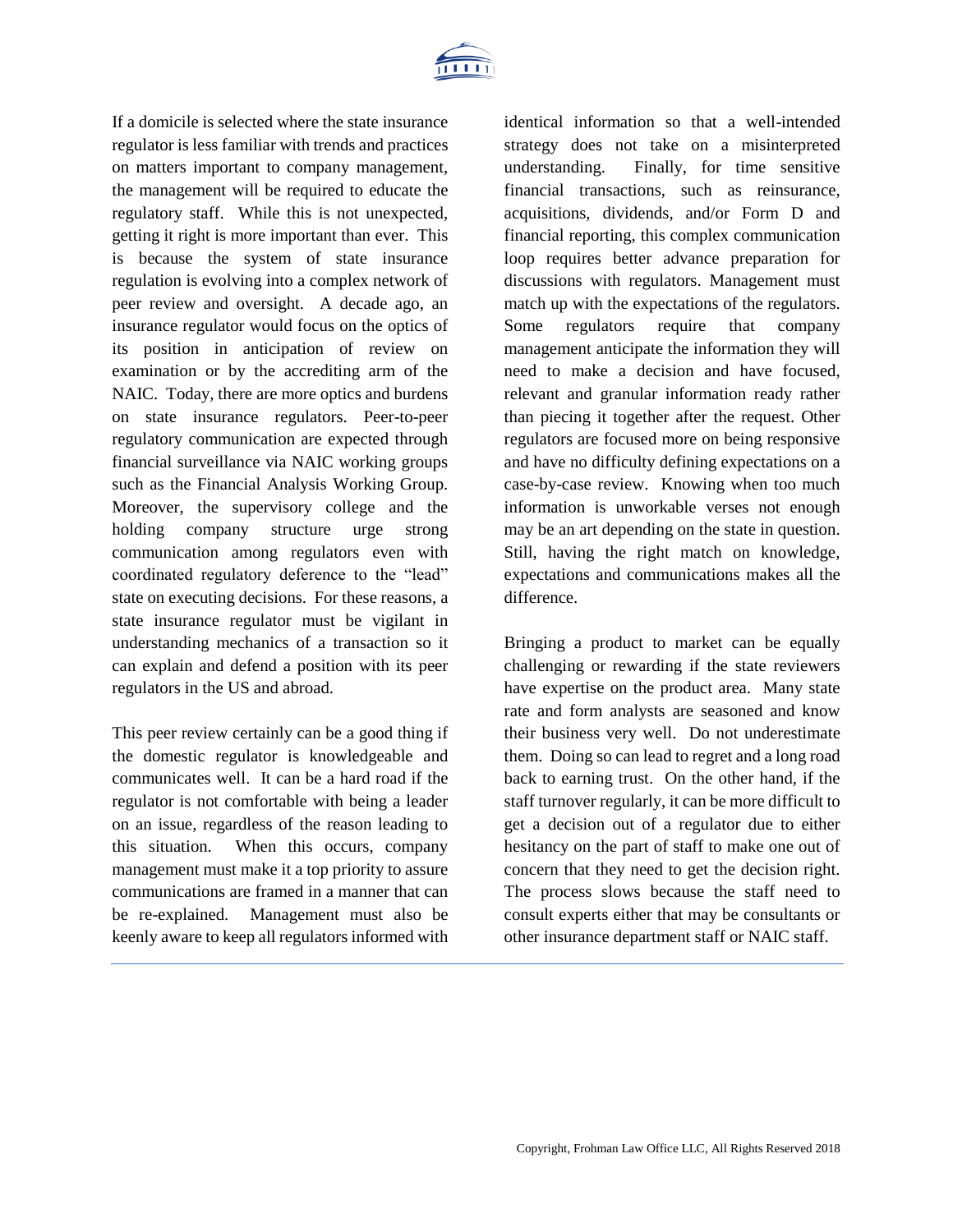

The following item outlines a launch point of factors for consideration for assessing where to domicile an insurance company. This is not intended as legal advice on any specific state. It is best to discuss this topic with a specialist in insurance regulatory matters.

#### I. Understanding the Corporate Strategy

- a) Is a new company being formed with a start-up focus?
- b) Is the company being redomiciled from another state or an off-shore location?
- c) Is the company in the process of being acquired under a Form A review?
- d) How will redomestication be perceived? If the reason for redomiciling an insurance company is to exit a strained relationship with a regulator, redomestication should be examined carefully. A strategy that is viewed as an effort to circumvent a legal position of a regulator will do more harm than good and redomestication should not be part of any corporate strategy in such situations. Forum shopping is not acceptable to insurance regulators for purposes of achieving specific legal treatment.

### II. Key Elements that Drives Corporate Strategy

- a) Investment Returns/Diversification
- b) Operations
- c) Tax
- d) Reinsurance

#### III. The Holding Company Structure

- a) Public company
- b) Private Company Private Equity, Individual, Foreign, etc.
- c) Mutual Company
- d) Mutual Insurance Holding Company
- e) Reinsurance Company
- f) Employer
- g) Global
- h) Size
- i) Start Up Tech Focused or Mature Old Line?

#### IV. Finding the Right State Insurance Regulator/Corporate Strategic Match

- a) Life/Annuities or Health Focused Priorities with Company
	- 1. Tax
	- 2. Accounting
	- 3. Operations
	- 4. Investment
	- 5. Global
	- 6. Other regulatory considerations
- b) Property and Casualty Companies
	- 1. Employer Risk Management Captive Investment
	- 2. Surplus Lines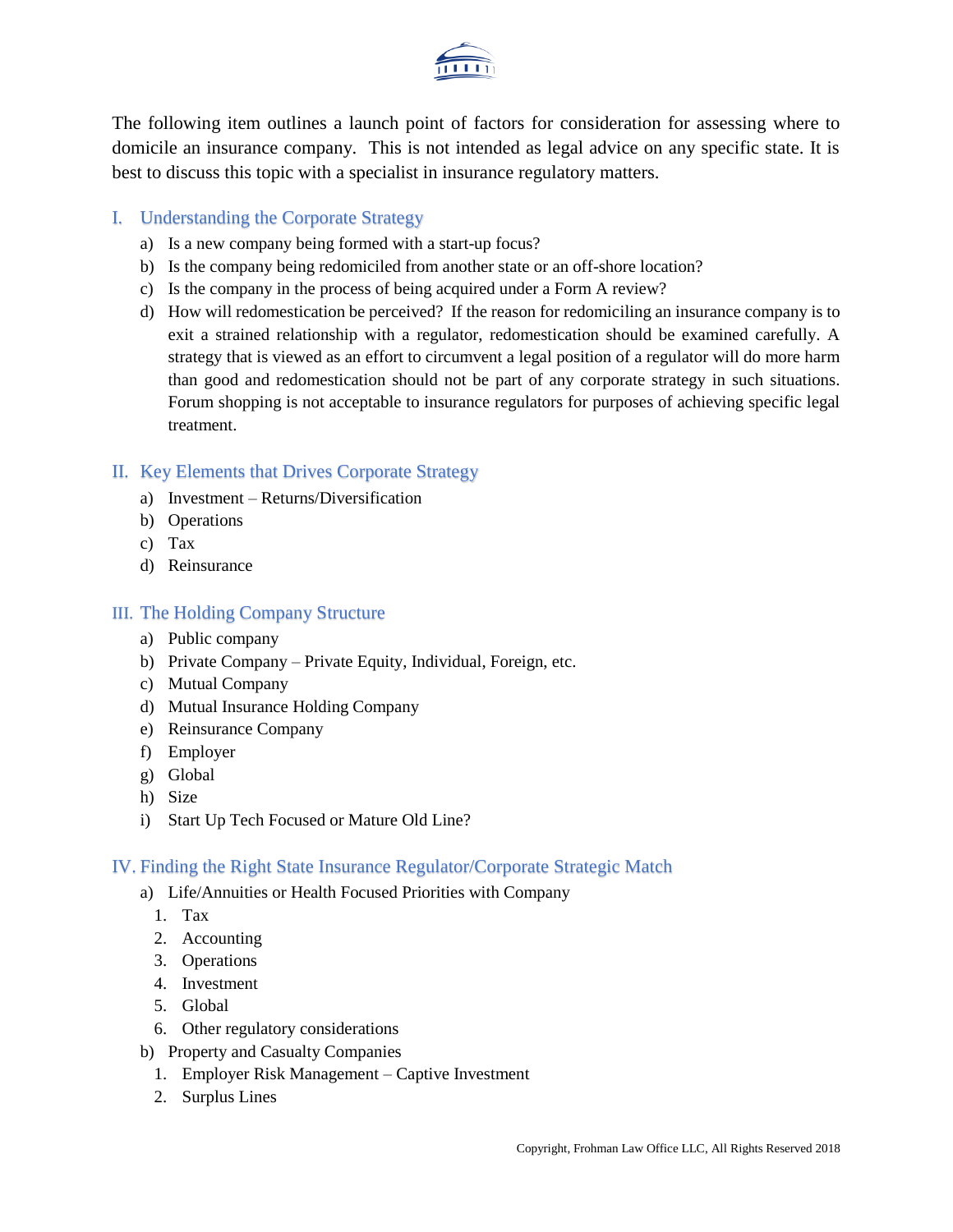

- 3. Global
- 4. Insurtech

## V. Environmental Scan of Business Climate

- a) State Insurance Departments
	- 1. Is the Insurance Department within the State being considered recognized as a lead regulator among its peers on concerns that are important to company strategy?
	- 2. Are commissioners/staff historically short-term or long-tenured?
	- 3. Are commissioners/staff accessible or does it take weeks to get on the schedule?
	- 4. Are commissioner/staff focused on matters that do not impact your business?
	- 5. Does the state regulator take time to review and fully consider circumstances, exceptions, and communicate well?
	- 6. Does the regulator apply decisions consistently over the long term, or does it flip under pressure of stakeholders or follow other state insurance department decisions without engagement?
	- 7. Is the insurance department adequately staffed to meet critical timeliness? Are they struggling to staff vacancies?
	- 8. Do they regularly outsource work other than examinations; do these cause knowledge gaps, inconsistent and/or slow decisions?
	- 9. Has the Insurance Department indicated it has been challenged to meet NAIC accreditation?
- b) State Political Climate
	- 1. Is the insurance commissioner elected or appointed?
	- 2. Does the insurance department have consistent backing from administrations regardless of party change?
	- 3. Is the insurance department subject to constraints and downsizing similar to other agencies or is it able to budget resources apart from general funding constraints placed on other agencies?
	- 4. Does the state have financial challenges that could strain insurance department resources?
	- 5. Is insurance important politically to the state and does the administration show interest?
- c) Legislative Climate
	- 1. Is the legislature historically conservative, reasonable and supportive of the Commissioner and NAIC models?
	- 2. Is the legislature reasonably supportive of the insurance industry?
	- 3. Is the legislature business friendly regardless of party and quick to pass bills?
	- 4. Does state have a strong federation or industry association that works well with the Administration and Legislature?
- d) Are policyholders treated fairly or are decisions skewed for or against them?
- e) Does court system process cases in a short time frame or is there back log?
- f) Are there unique business corporation laws to be considered?